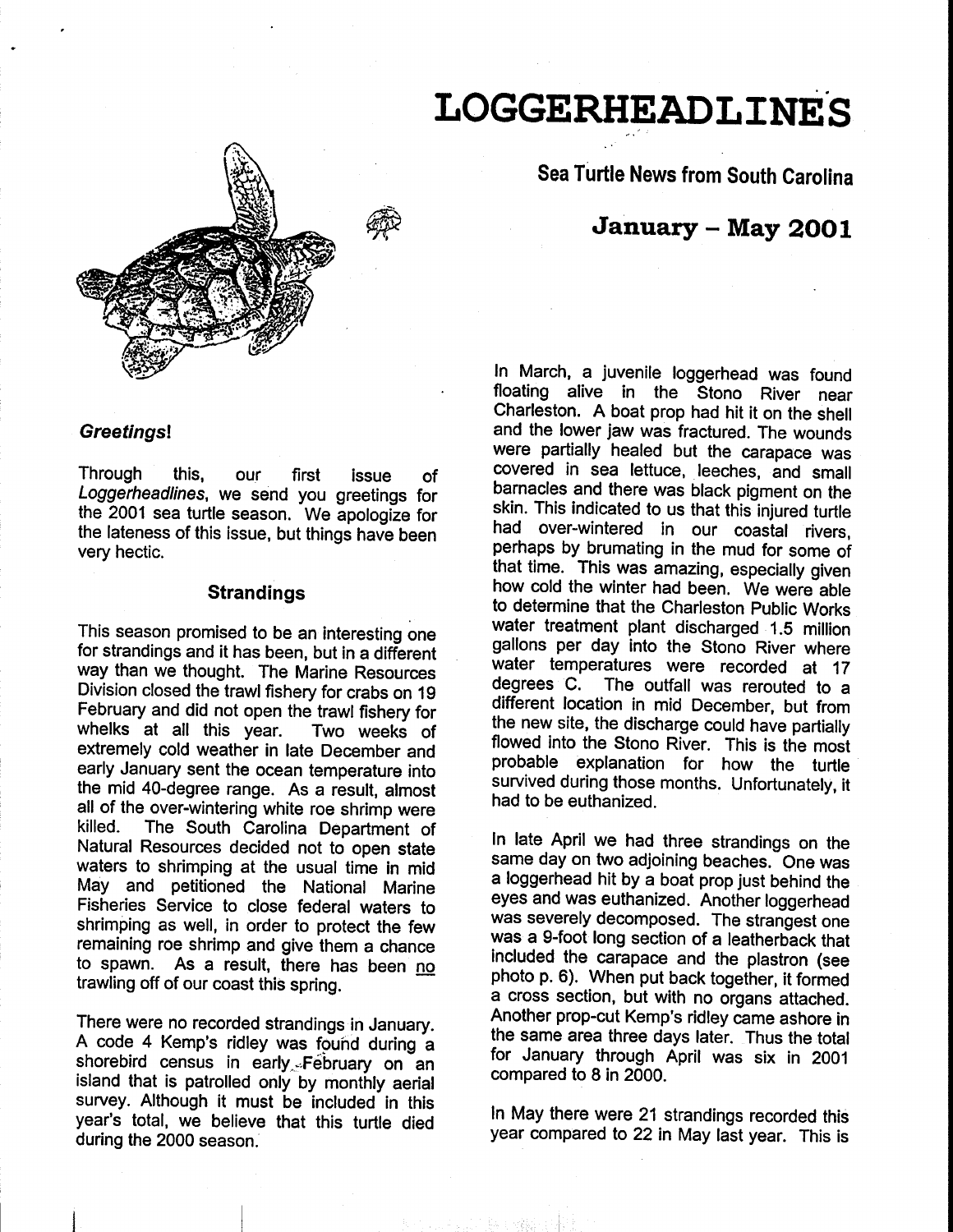puzzling, given the absence of trawling. When the data are examined, a different picture emerges compared to most spring months when the trawlers are working.

We looked at data from the years 1997-2001 for carcasses that were not too badly decomposed to assess the body condition and barnacle load. Between 33%-48% died while in good condition during 1997-2000. During these same years, 25 necropsies were performed on strandings occurring in May. Twenty could be classified as either having an acute or chronic cause of mortality. Of these, 18 were acute and two were chronic. This May, only three out of 18 animals (17%) appeared to be in good condition when they stranded.

The migration of turtles heading north coincides with the higher number of emaciated animals stranding this May. Once the "herd of turtles" passed, June strandings returned to lower levels, thus far. Some of the carcasses on the beaches near Charleston showed extreme shell damage and were probably killed by the large container ships that use Charleston harbor.

Strandings by species include: 16 loggerheads, one leatherback, six Kemp's ridleys, two green turtle and one unidentified for a total of 27. The distribution pattern of the stranding is consistent with previous years.

#### **Rehabilitation**

We had two live loggerheads strand on Kiawah Island, SC. Joseph Pezzullo of the Turtle Patrol found a male loggerhead on May 14th. The turtle is 38 inches in length and was emaciated with a heavy barnacle load. Charlotte Hope and DuBose Griffin of SCDNR transported the loggerhead to the South Carolina Aquarium. Curator Steve Vogel has been heading up the loggerhead's rehabilitation. Fluids were administered and the barnacles were removed. "Bill" responded positively to the first round of antibiotics and is now eating well. His diet "consists of squid, mackerel and herring in order to provide a high-energy diet, which will rebuild his muscle tone. Blood has been drawn for chemical analysis to determine further needs for dietary enhancement. Fecal samples proved negative for parasites. As the turtle regains strength he will be moved to a larger tank for exercise.

The second loggerhead stranded on May 31<sup>st</sup> and was also found by Joseph Pezzullo. This turtle was 29.5 inches in length, also with a heavy barnacle load. It is immature, therefore its sex is not known at this time. It was emaciated, and besides a healed amputated rear flipper, the turtle had no obvious wounds. The turtle was picked up by Charlotte Hope and transported to the South Carolina Aquarium holding facility to await transport to the Sea Turtle Hospital at Topsail Island, NC. While at the SC Aquarium, the barnacles were removed and antibiotics were administered. Upon arrival In North Carolina, a team of volunteers began rehabilitation and named the loggerhead "Kiawah." They administered fluids and applied a betadine scrub. "Kiawah" has been reported doing well with an increasing appetite, its diet consisting of squid. "Kiawah" receives betadine scrubs every other day to hold down fungal infections.

You can monitor its progress at: http://www.seaturtlehospital.org/kiawah.html.

## **Necropsy Summary**

From December 2000 through May of 2001, five sea turtles have been necropsied by Tom Murphy and/or Charlotte Hope. There were no leatherbacks, which is the species we are usually dealing with in the spring. Four of the five were Kemp's ridleys. The other was a loggerhead. Of the five, four could be classified as dying of either acute or chronic causes. Three died acutely and one had a chronic condition. Two had cracked carapaces, which appeared to be boat strikes. Another one had two fishhooks in its throat that caused severe enteritis. Four were female and one was a male. All were immature.

#### **Leatherback Surveys**

Weekly aerial surveys along the coast at 1.5 and 3.0 nautical miles were flown again this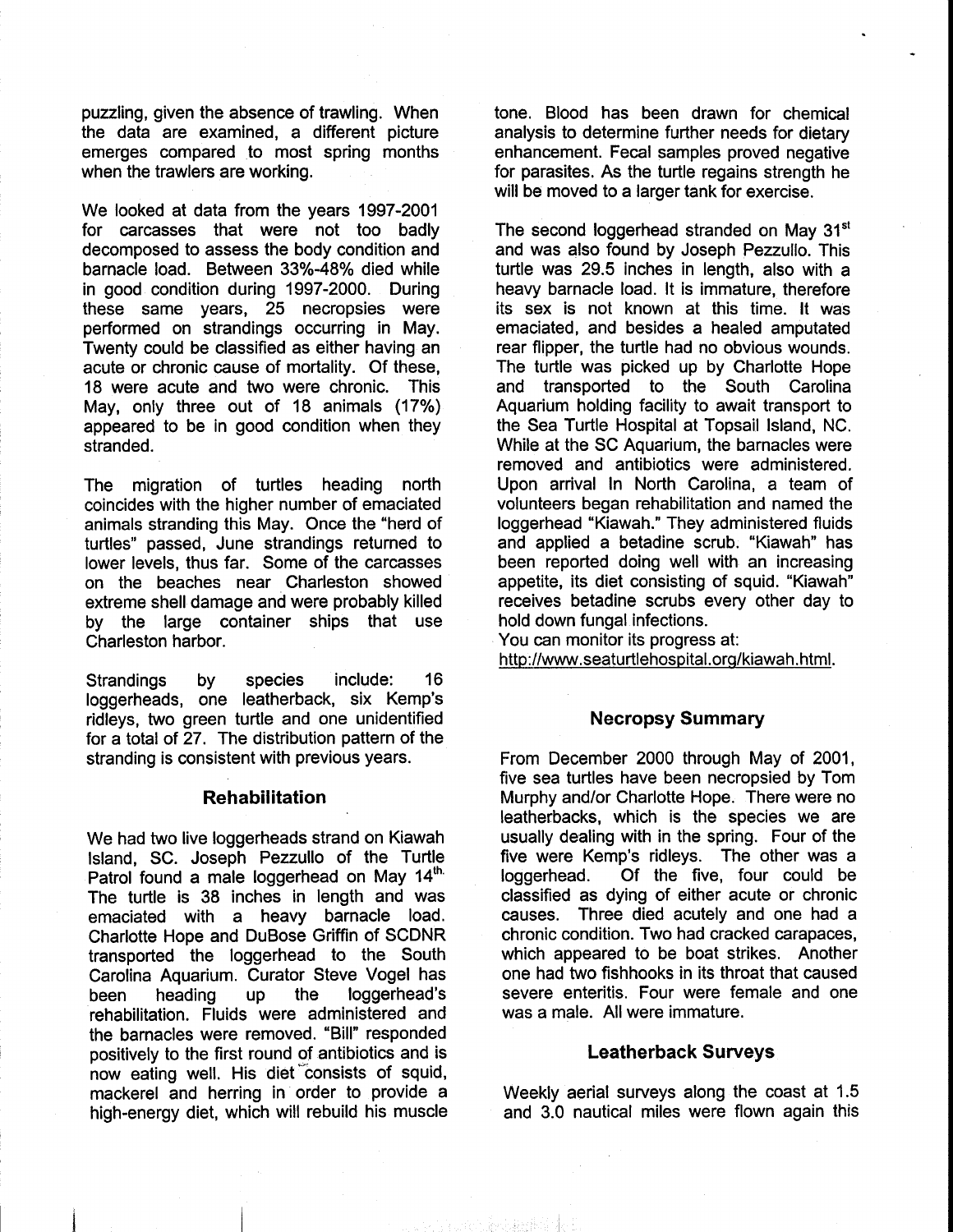spring to document the distribution and density of leatherbacks. The leatherback surveys were different from past years in that there were far fewer sighted and there were no areas where the turtles were concentrated. The number sighted on each flight were: 24 April - 14; 1 May - 22; 8 May - 14; 15 May - 6 and 22 May  $-7$ . The final flight was cancelled due to weather. We believe that the lower counts this spring may have been caused by low abundance of cannonball jellyfish. Without the concentrations of food, the leatherbacks must have just kept on moving and did not pause to feed.

# **Nesting News**

Here are the nesting totals as sent in by each of the nest protection projects.

| Through May 31, 2001                  |                         |
|---------------------------------------|-------------------------|
| <b>Beach Name</b>                     | No.                     |
| Myrtle Beach State Park               | O                       |
| <b>Huntington Beach State Park</b>    | Ō                       |
| <b>S.C.U.T.E.</b>                     | $\overline{3}$          |
| South Island                          | $\overline{13}$         |
| <b>Cape Island</b>                    | $\overline{75}$         |
| <b>Lighthouse Island</b>              | 6                       |
| <b>Dewees Island</b>                  | 1                       |
| <b>Sullivans Island/Isle of Palms</b> |                         |
| <b>Folly Beach</b>                    | 8                       |
| Kiawah Island                         | $\overline{17}$         |
| <b>Seabrook Island</b>                | $\overline{2}$          |
| <b>Botany Bay Island/Plantation</b>   | $\overline{20}$         |
| <b>Edingsville Beach</b>              | $\overline{3}$          |
| <b>Edisto Beach State Park</b>        | 4                       |
| <b>Edisto Beach</b>                   | $\overline{11}$         |
| <b>Harbor Island</b>                  | $\overline{\mathbf{8}}$ |
| <b>Hunting Island</b>                 | 5                       |
| <b>Fripp Island</b>                   | $\overline{\mathbf{7}}$ |
| <b>Pritchards Island</b>              | $\overline{14}$         |
| St. Phillips Island                   | $\overline{2}$          |
| <b>Hilton Head Island</b>             | $\overline{17}$         |
| <b>TOTAL</b>                          | $\overline{217}$        |

#### **Nesting Activity Update**

Most projects reported a slow start to the season and are reporting slightly fewer nests that last year. In a "typical" season, the amount of nesting through May represents 9.5% of the total season. It will be interesting to see if this holds true by the end of the year.

#### **Regional News**

North Carolina has two new sea turtle biologists this year. They are: Steve Johnson who just received his Ph. D. from the University of Florida and Susanna Clusella, who just received her M.S from Purdue University. Susanna reports that they have had 82 strandings through the end of May. There were 55 loggerheads, 15 green turtles, eight Kemp's ridleys, two leatherbacks, one hawksbill and one unidentified. What is interesting about the North Carolina data compared to South Carolina and Georgia is that 36 strandings occurred during January through March. Although the Gulf Stream comes near the North Carolina coast, 28 of the 36 were recorded inshore (in the sounds) where water is very cold that time of year. We look forward to hearing from Steve and Susanna in future issues.

Mark Dodd, sea turtle coordinator for Georgia DNR, reports that some beaches are on pace for a record nesting year while others are very low. He thinks it will be an average year. Nesting also started late. Georgia strandings are interesting. Georgia was averaging about two to five per week and they were not fishery related. During an aerial survey, Mark observed 25 trawlers fishing on the Georgia/Florida line. Strandings jumped to 12 per week and most were on Cumberland and Jekyll Islands. Their law enforcement "busted" a North Carolina boat fishing in Georgia when their waters were closed.

Sandy MacPherson, National Sea Turtle Coordinator for the U.S. Fish and Wildlife Service sends us this news from Florida. For the first time, a criminal charge has been issued for a hatchling sea turtle disorientation event. On October 12, 2000, the U.S. FWS sent a Notice of Violation to the owners of a motel in Ormond Beach, Florida, as a result of an investigation conducted during the 1999 sea turtle nesting season. The motel owners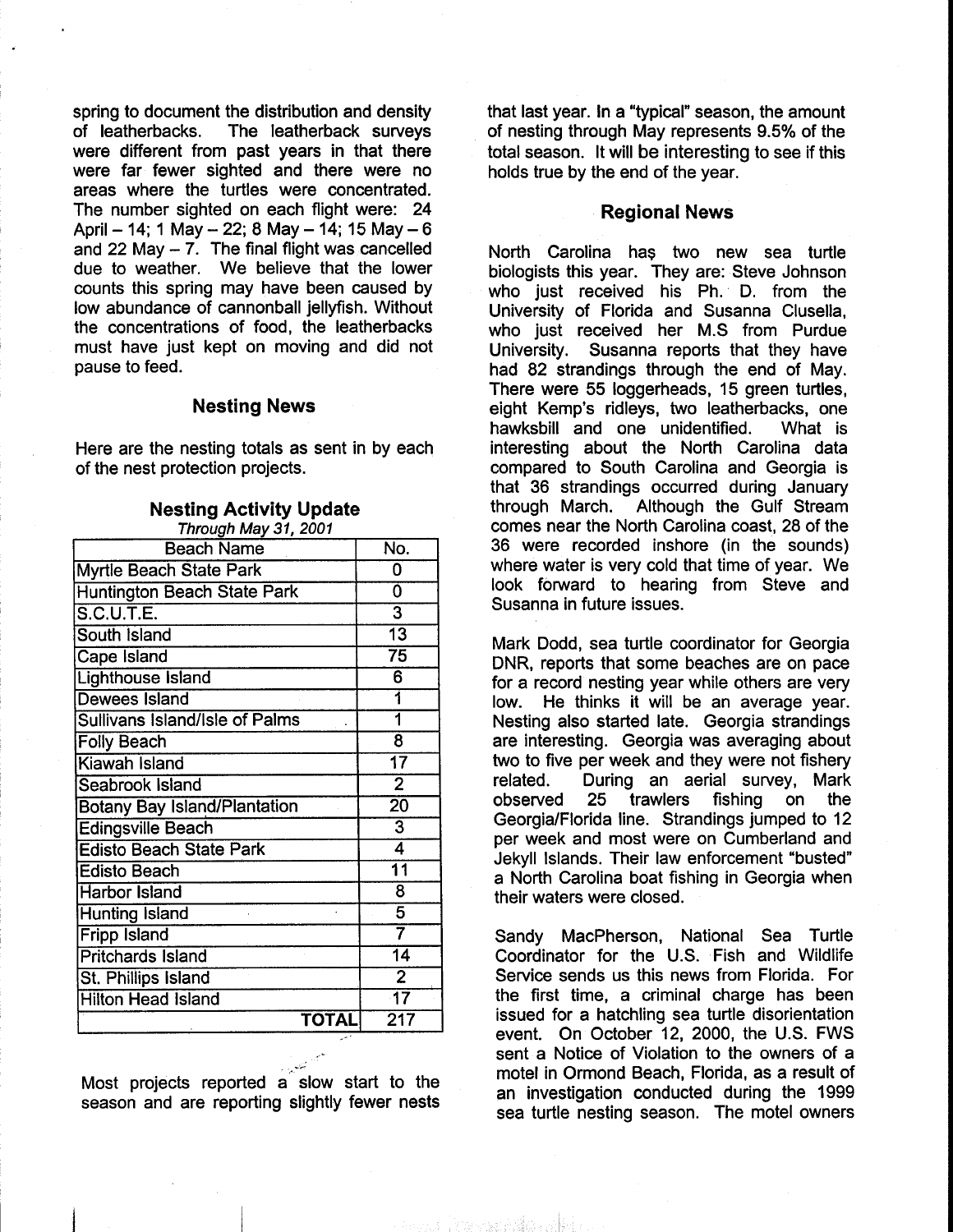were charged with violating the Endangered Species Act because the motel's lighting significantly altered loggerhead turtle orientation behavior. The U.S. District Court set the collateral forfeiture amount at \$450. The owners chose to pay the fine. Had they gone to trial and been found guilty, they could have been sentenced to a maximum penalty of up to \$100,000 and one year in prison.

#### **Notes on Folks**

We have two new "turtlers" to introduce this season.

Some of you have already been in contact with **DuBose Griffin,** a graduate student intern from the University of Charleston, who is working in the office. DuBose is picking up fresh strandings, assisting with necropsies and "manning" the sea turtle desk. She transported the live loggerhead from Kiawah to the Topsail hospital in NC. She says it was an "awesome" experience to observe the in-patient procedures and tour the hospital. She is applying her expertise with ArcView GIS to enhance the data of the five nesting loggerheads that were tracked by satellite in 1998.

**Emily Nicar** has the intern position at Yawkey Wildlife Center this summer. A biology major at Warren Wilson College, she is from Oklahoma and has been fascinated with the outdoors and living things since childhood. She has worked during the summer with Recreation, a camp whose participants repair homes for folks who need assistance.

An article in the Post and Courier by Lynne Langley recently featured **Mary Pringle** for her unselfish devotion to wildlife. Mary is not only the project leader of the Turtle Team at Sullivans/Isle of Palms, but also gives a great deal of her time to the S. C. Center for Birds of Prey. "She's a treasure," said Jim Elliott, the center's director, "We couldn't do without her." Ditto, nesting loggerhead turtles on IOP/Sullivans!

**Daemond Burnell** graduated from Baptist Hill High School in May. He is back for a third summer as the Botany Island sea turtle intern. The Ocella Property Owners Association and the Bailey Island Club provide the financial support for the internship.

#### **Research**

This is year two for the SC DNR's In-Water Study for Index of Relative Abundance by the Marine Resources Division. As of 22 June 2001, SC DNR biologists on three boats with the turtle project have captured, measured, drawn blood, tagged and released a total of 79 loggerheads (one swam out of the net during retrieval), three Kemp's ridleys and three green sea turtles (no green turtles were caught last year). These were captured while completing 305 stations between Winyah Bay, South Carolina and St. Augustine, Florida. The 85 total number of turtles this summer, at slightly less than the halfway point in samplings, is similar to the 92 we collected at a similar point during last summer's effort. Last year, 851 tows collected a total of 253 turtles. Two large males and two large female loggerheads (>90cm SCL min.) have been worked up. Sampling will continue through the end of July.

#### **Notes from the Field**

The Hilton Head Island and Pritchards Island groups are working together on a ghost crab depredation project. Kim Washok says they will try to determine the correlation between the number of ghost crab burrows within two square meters of a nest and subsequent hatch success. Every third nest laid will be a trial nest and they will monitor all trial nests on Monday, Wednesday, Friday and Saturdays. The two projects will then compare ghost crab activity between developed and natural beaches.

Speaking of ghost crabs, Doug Henley at Edingsville Beach says, "Kudos" to the ghost crab trap folks. He set two traps (PVC pipe with duct tape of one end) one morning, and by the evening one crab was caught. The next day, another joined it for a total of two in just over 24 hours.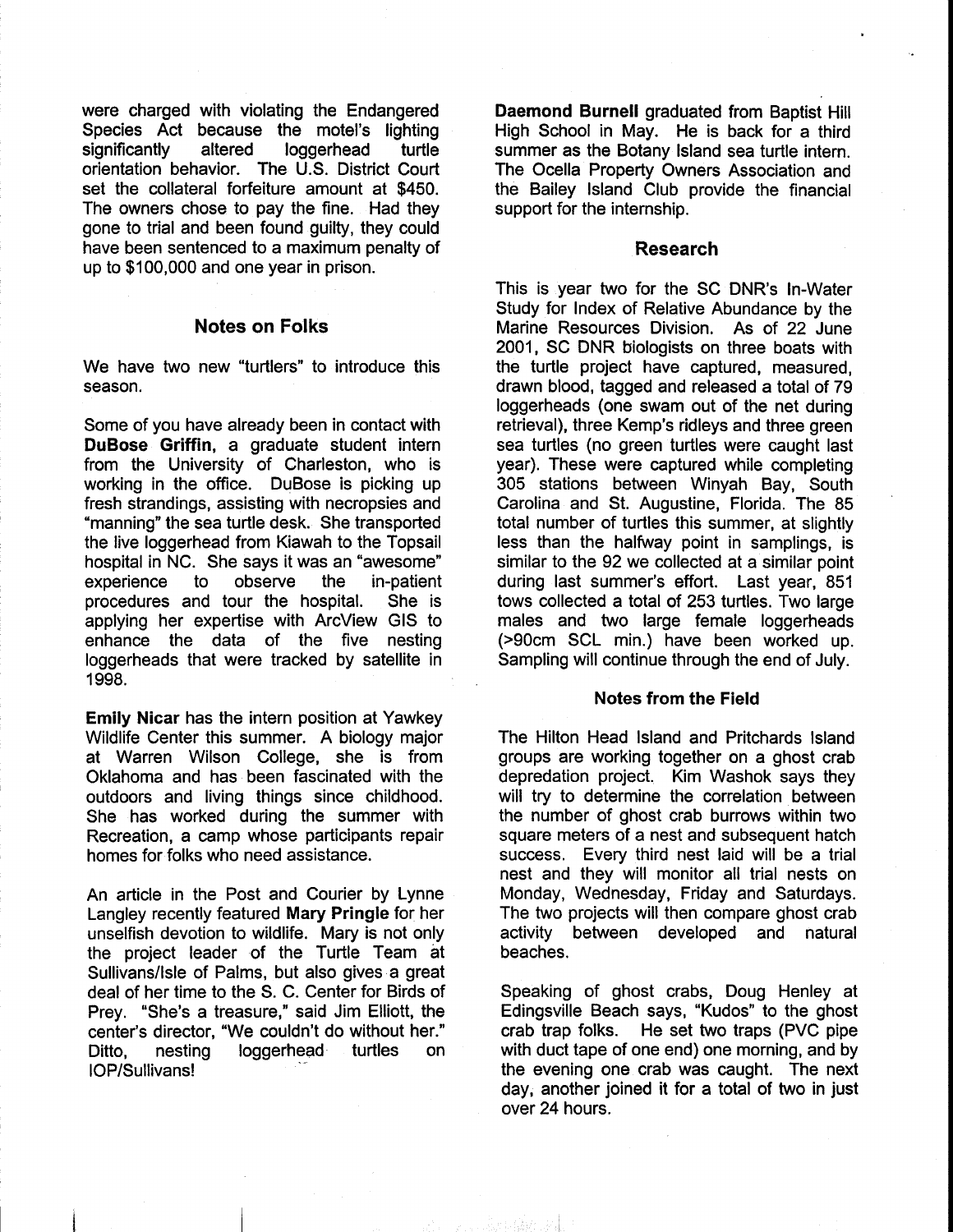Sad news from the state of Virginia. Billy Shaw, an onboard observer for the National Marine Fisheries Service, reported flipper tag numbers for an adult female loggerhead that was drowned 9.6 miles east of Assateague Island in a monkfish gill net. She turned out to be one of the turtles that we tagged last June on Cape Island, Cape Romain National Wildlife Refuge. It is stating the obvious that coastal gill nets need to be regulated to prevent mortality to sea turtles.

Good news from here. Paula Sisson, biologist with the US FWS in Charleston, reports that the blue "BEACHFRONT LIGHTS OUT- Let's Save the Sea Turtles" signs have been posted on the causeways leading to Isle of Palms, Sullivans Island, Folly Beach, Kiawah and Seabrook islands Edingsville and Edisto Beach and Harbor, Fripp and Hilton Head islands. More will be installed in the northern areas of the coast.

#### **Announcements & Events**

South Carolina was well represented at the 21<sup>st</sup> Annual Symposium on Sea Turtle Biology and Conservation in snowy Philadelphia. There was one poster presentation by Pritchards Island, and three by the Marine Resources Division in-water study. There was a one-day special session on the Biology of the Leatherback Sea Turtle and the auction raised over \$15,000 towards international travel grants. The 22<sup>nd</sup> Annual Sea Turtle Symposium has been preliminarily arranged to take place in Miami, Florida during the first week of April 2002.

\* \* \* In March, Dr. Colin Limpus, sea turtle biologist with the Queensland Parks and Wildlife Service, presented a seminar on "Turtles, Tourist and Trawlers" to staff and students at the Ft. Johnson campus.

\* \* \*

On Saturday, May 5<sup>th</sup>, the annual South Carolina Sea Turtle Workshop was held at Ft. Johnson with 64 volunteers present. Guest

presenters included Dr. AI Segars, DNR veterinarian, Bruce Hecker and Steve Vogel of the SC Aquarium and Ray Rhodes, DNR economist. There were also reports from project.leaders on the 2000 nesting season, a review of stranding data forms and guidelines, spreadsheet and nest protection guidelines.

#### **Resources**

We repeat these excellent references for those of you who may be receiving Loggerheadlines for the first time.

• Eckert, K.L., K.A. Bjorndal, F.A. Abreu-Grobois, & M. Donnelly (editors). 1999. Research and Management Techniques for the Conservation of Sea Turtles. IUCN/SSC Marine Turtle Specialist Group Publication No. 4. 235 pages.

--With 42 chapters by authors from around the world, the manual provides information and guidance for field researchers and conservationists on standardized methodology to allow for comparison of data within regions and across ocean basins.

--Cost \$25; Order from IUCN-Marine Turtle Specialist Group, 1725 DeSales Street, Washington, DC 20036.

• Lutz, P.L. & J.A. Musick (editors). 1997. The Biology of Sea Turtles. CRC Press, Boca Raton, Florida. 432 pages.

--With 15 chapters written by 22 authors, this book synthesizes the results of advances in sea turtle biology. It focuses on how these endangered marine reptiles operate in, adapt to, and are dependent upon particular features of the marine environment. Covers pressing conservation and environmental issues, includes new research techniques and findings, and contains over 1600 references from the literature.

--Order from CRC Press, INC., 2000 Corporate Blvd., NW, Boca Raton, FL 33431.

Godley, B.J. and A.C. Broderick (editors). Marine Turtle Newsletter